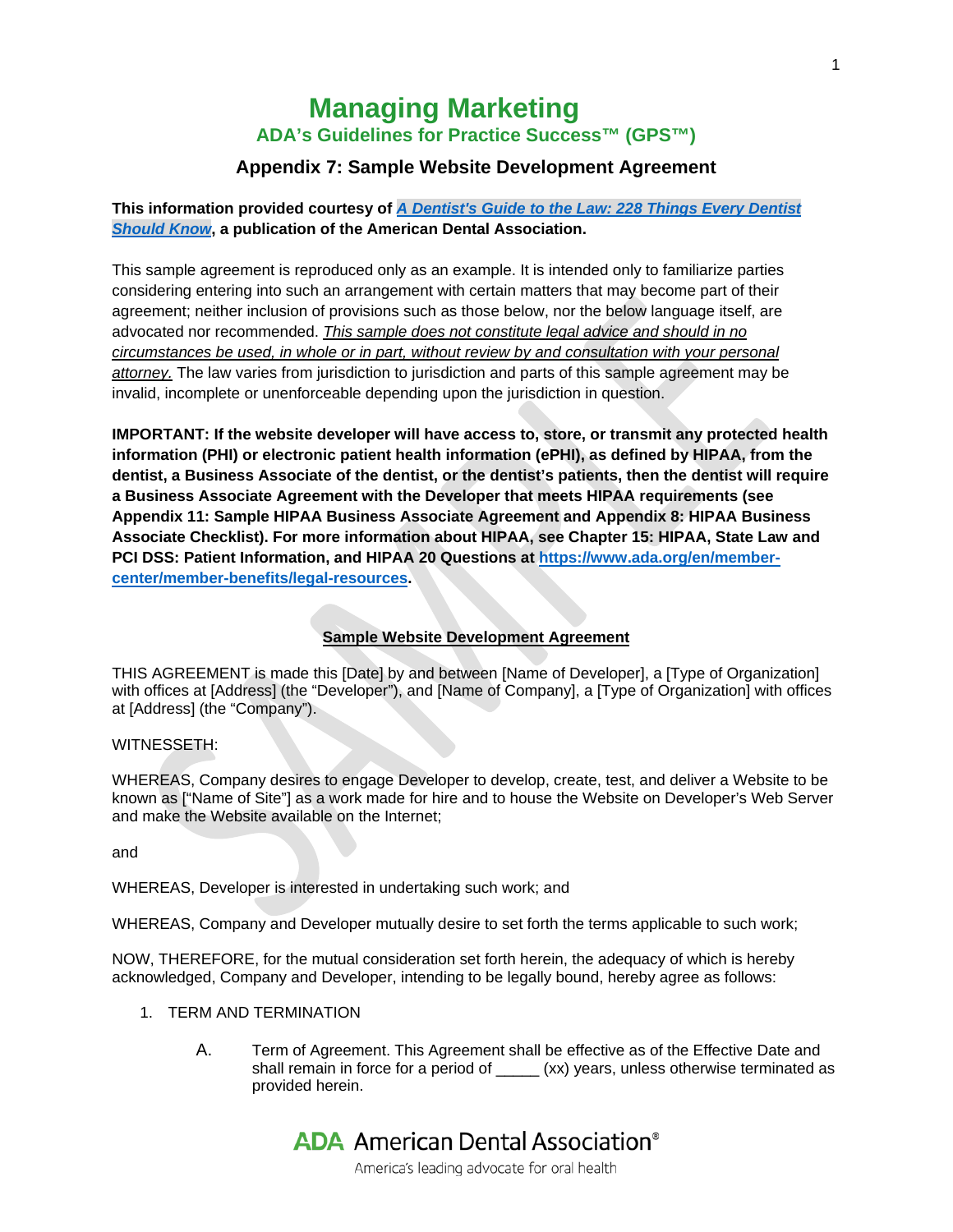- B. Termination of Work. Company may, at its sole option, require Developer to terminate any or all work outstanding, or any portion thereof, immediately upon written notice. Upon receipt of notice of such termination, Developer shall inform Company of the extent to which performance has been completed through such date and collect and deliver to Company whatever work product and deliverables then exist in a manner prescribed by Company. Developer shall be paid for all work performed through the date of receipt of notice of termination as specified herein, and Company obligations toward Developer hereunder shall cease. Developer may not terminate any work under this Agreement without the prior written consent of Company.
- C. Survival. In the event of any termination or expiration of this Agreement, any obligations and responsibilities of Developer that given its purpose, interpretation or context, logically should survive the expiration or termination of this Agreement (e.g., any warranties that are not expressly time limited), should survive, shall so survive, and shall continue in effect and inure to the benefit of and be binding upon the parties and their legal representatives, heirs, successors, and assigns. The termination of any provision of this Agreement shall not excuse a prior breach of that provision.
- D. Termination for Cause. This Agreement may be terminated by either party upon thirty (30) days' written notice to the other party in the event of a breach of a material provision of this Agreement by the other party, provided that, during the thirty (30) day period, the breaching party fails to cure such breach.

### 2. DEVELOPER'S RESPONSIBILITIES

- A. Scope of Work. Company hereby retains the services of Developer to design, develop, and host a Website (the "Website") for Company in accordance with the proposal submitted by Developer to Company dated [Date] (the "Proposal"), a copy of which is attached hereto as Exhibit A and the terms of which are expressly incorporated herein by reference.
- B. Schedule. The "Schedule" for the development of the Website is attached hereto as Exhibit B, the terms of which are expressly incorporated by reference. Time is of the essence with respect to the performance of the work to be provided hereunder. The parties agree that the Schedule has been represented and warranted by the Developer based upon the work in this Agreement proceeding from start to finish without any substantial interruptions, delays or changes in the work which are caused by or attributable to Company.
- C. Changes. Changes to this Agreement or to any of the specifications of the Website as noted in the Proposal shall become effective only when a written change request is executed by the President/Manager/Owner of Company and Developer. Developer agrees to notify Company promptly of any factor, occurrence, or event coming to its attention that may affect Developer's ability to meet the requirements of this Agreement, or that is likely to occasion any material delay in the Schedule.

## 3. WEBSITE DESIGN

A. Design. The design of the Website shall be in substantial conformity with the Proposal and other material provided to Developer by Company or by the Company to the Developer which is attached hereto as Exhibits [insert Exhibit numbers] and expressly incorporated herein by reference. Developer shall develop the Website to project the highest professional image. Developer shall not include any of the following in the Website or in Company's directory on Developer's Web Server: text, graphics, sound, or animations that might be viewed as offensive or related in any

# **ADA** American Dental Association<sup>®</sup>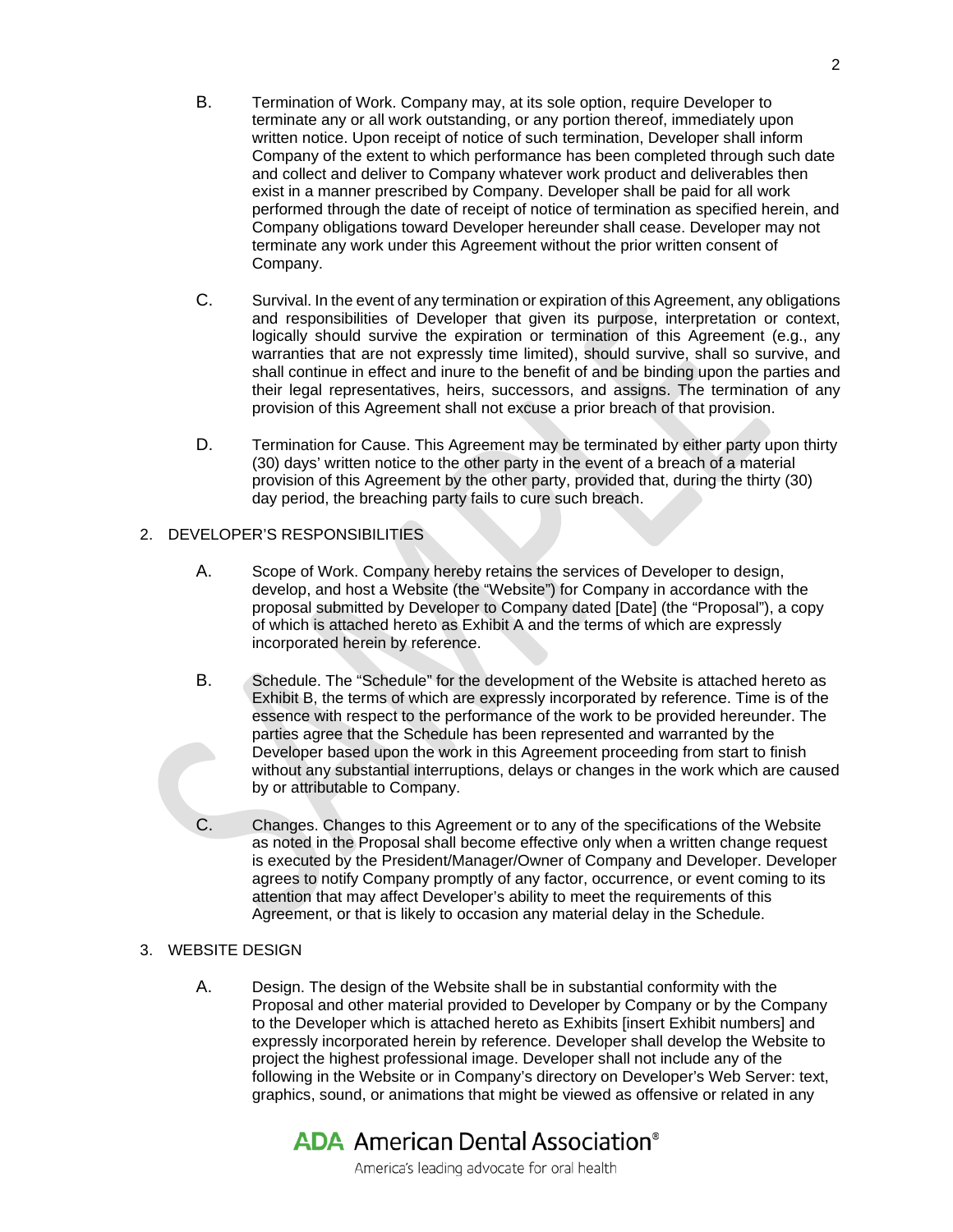way to sex or any illegal activities; links to other Websites that might be viewed as offensive or related in any way to sex or any illegal activities; impressionistic or cartoon-like graphics (unless provided or approved in advance by Company); destructive invisible text, or any other type of hidden text, metatags, hidden information, hidden graphics, or other hidden materials when intended for unauthorized uses or not compatible with search engine optimization; or destructive elements or destructive programming of any type.

- B. Materials Provided by Company. All materials to be supplied by Company may be provided via transportable or removable media (e.g., flashdrive) or via File Transfer Protocol (FTP). Files will be provided in HTML format, standard word processing text format or, if images, as TIFFs, GIFs, JPEGs or Photoshop files.
- C. Specifications for Home Page. Company's Website will consist of a Home Page (the "first" page for the Website) that can be reached by typing one of the following Uniform Resource Locators (URLs) into a Web browser: [insert URLs]. Developer will use its best efforts to register the "Company.COM" domain name for the benefit of Company (or such other name as may be registrable and acceptable to Company) and will assign all rights thereto to Company. Company agrees to pay all registration fees associated with such registration. If Company already has a domain name, Developer will coordinate redirecting the address to the new host. Should Company desire a specific domain name, which is already owned by another party, negotiations for said domain name may only be undertaken by Company.
- D. Accessibility of Website During Construction. Throughout the construction of the prototype and the final Website, the Developer shall make the Website available to Company on a password protected server for Company's review and acceptance. Until Company has approved the final Website, none of the Web Pages for Company's Website will be released to the public.
- E. Project Planning Meetings. After both parties have signed this Agreement, the parties shall meet at Company or a mutually convenient location and at a mutually convenient date and time to discuss project planning. The parties shall endeavor to hold this meeting within one week after both parties have signed this Agreement.
- F. Search Engine Optimization. Developer will utilize search optimization techniques to maximize viewing of the Website according to commonly accepted practices and in accordance with the Webmaster guidelines of standard search engines, including but not limited to Google, Bing, Yahoo and MSN.
- G. Delivery of Deliverables. Upon Company's approval of its final Website, or upon termination of this Agreement, whichever occurs earlier, Developer shall deliver to Company all code, documentation, reports, and other materials developed by Developer in the course of its performance under this Agreement and any other items reasonably necessary for the operation of Company's Website (other than third party operating system software, third party networking software, Web browsers, and hardware) and all changes and enhancements thereto (the "Deliverables").

Documentation shall be delivered in printed format and in electronic format. Code shall be delivered in electronic format. The transfer of electronic materials shall be accomplished by copying them to removable storage (such as flash drives) or via FTP. Files will be provided in HTML format, standard word processing text format or, if images, as TIFFs, GIFs, JPEGs or Photoshop files. Developer shall maintain its back-ups and one set of the final materials provided to Company for a period of six months after Company's approval of its final Website. If this Agreement is terminated prior to final approval, or at the expiration of this six month period, Developer will destroy all of its copies of the Website (including all back-ups thereof) and "wipe"

# **ADA** American Dental Association<sup>®</sup>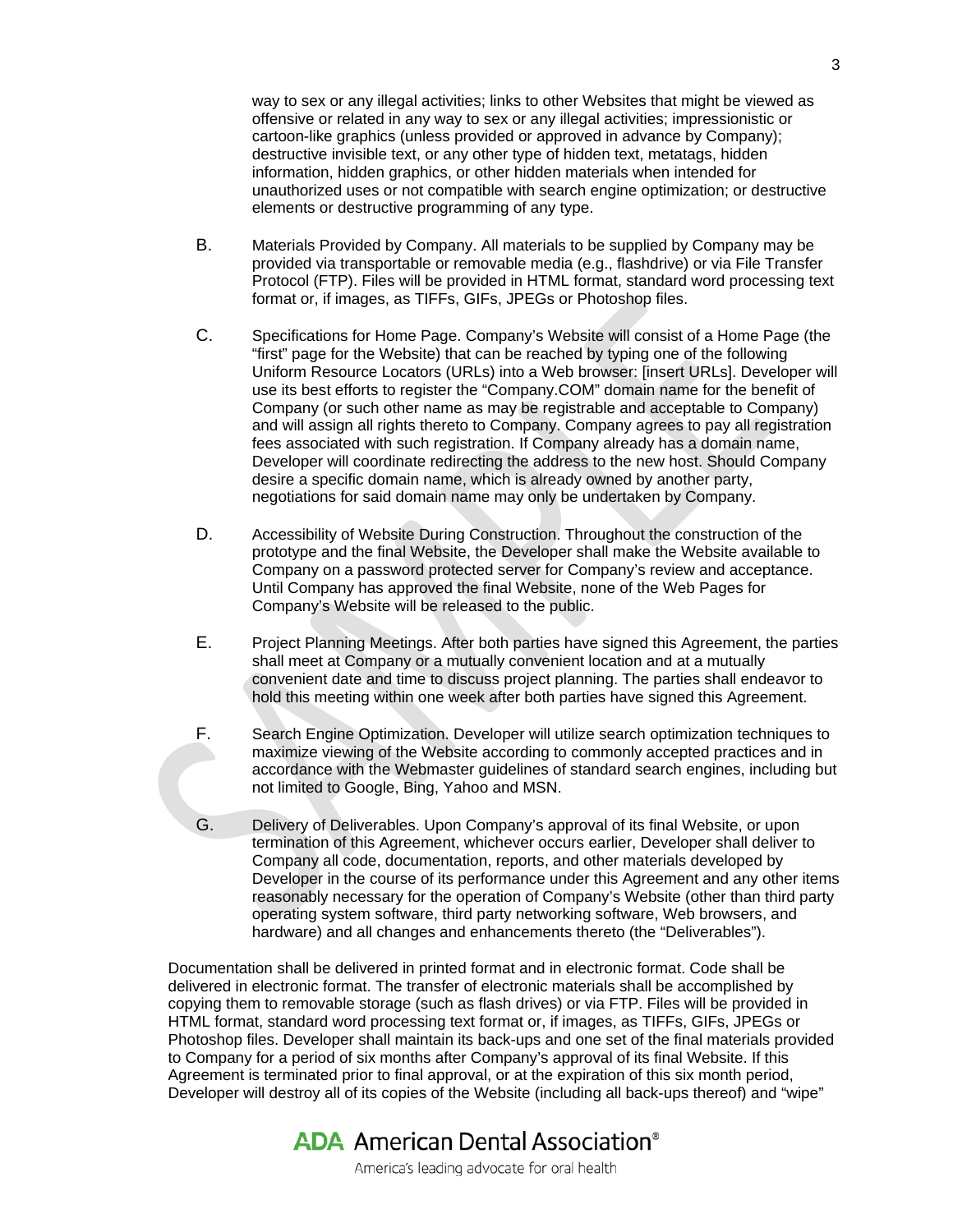all files constituting final or working copies of the Website (other than the final copy hosted on Developer's Web Server and one back-up copy thereof) from Developer's computers and backup materials unless otherwise directed in writing by Company.

H. Advertising/Transaction Fees. Developer agrees to assist Company in the sale of any advertising or database searches or other programs to generate revenues from the use of the Website by third parties. In this regard, Developer will provide assistance in developing such programs for Company. In such event, the parties agree to enter into good faith negotiations to reasonably compensate Developer for such services.

#### 4. WEBSITE HOSTING

- A. Server Hosting. Developer agrees, at Company's option, to maintain the website on Developer's Web Server on a month-to-month basis, and to make maintenance modifications to the website from time to time in accordance with Company's directions. Such modifications shall be implemented within five (5) business days of Developer's receipt of Company's changes if the changes are easily implemented, and within ten (10) business days of Developer's receipt of Company's changes if the changes are not easily implemented. As part of this service, Developer agrees to make Company's website available to Internet users approximately 24 hours per day, to back-up the website at least once every two weeks, and to store said back-up materials in a safe and secure environment, fit for the back-up media, and not located at the same location as Developer's Web Server. Also as part of this service, Developer agrees to use its best efforts to ensure reasonable response times for users accessing the Website. Developer agrees to maintain the Website on a secure server with firewall protection in accordance with industry standards.
- B. Back-Up Copies. Upon notice from Company not more often than once each month, and also in the event of Company's termination of its use of Developer's Web Server as the host for the Website, Developer agrees to transfer a complete copy of Company's then-current Website, including all Code therefore, to Company, said transfer to occur by either copying them to removable storage (such as flash drives) or via FTP. Files will be provided in HTML format, standard word processing Text format or, if images, as TIFFs, GIFs, JPEGs or Photoshop files. The transfer method will be selected by Company in its discretion no later than 24 hours before the time the transfer is to take place. In the event such transfer results from Company's termination of its use of Developer's Web Server as the host for the Website, Developer shall maintain one complete electronic version of the Website, including all Code therefore (and shall "wipe" all other versions thereof off of its computers and media, including back-up copies), until Company informs Developer in writing that the transferred files appear to be complete, at which time Developer shall "wipe" its final copy of the Website off of its computers and media.
- C. Transaction Logging. During the time that the Website is located on Developer's Web Server, Developer will make available on a monthly basis and free of charge an analysis of Website traffic, including source IP address, most commonly viewed pages and any other such data reasonably requested by Company. Developer shall set aside a portion of its server, such portion only accessible by designated Company staff or members, in which such analysis resides. The analysis may be viewed or printed out by Company at its option.

### 5. COMPENSATION

A. Price for Website Creation. The total price for all of the work set forth in the Agreement (excluding the Server Hosting and excluding post-approval modifications not part of the work to be supplied pursuant to the Proposal, or to this agreement as originally agreed by Company) shall be [\_\_\_\_] Dollars (\$[\_\_\_\_]) (the "Development

# **ADA** American Dental Association<sup>®</sup>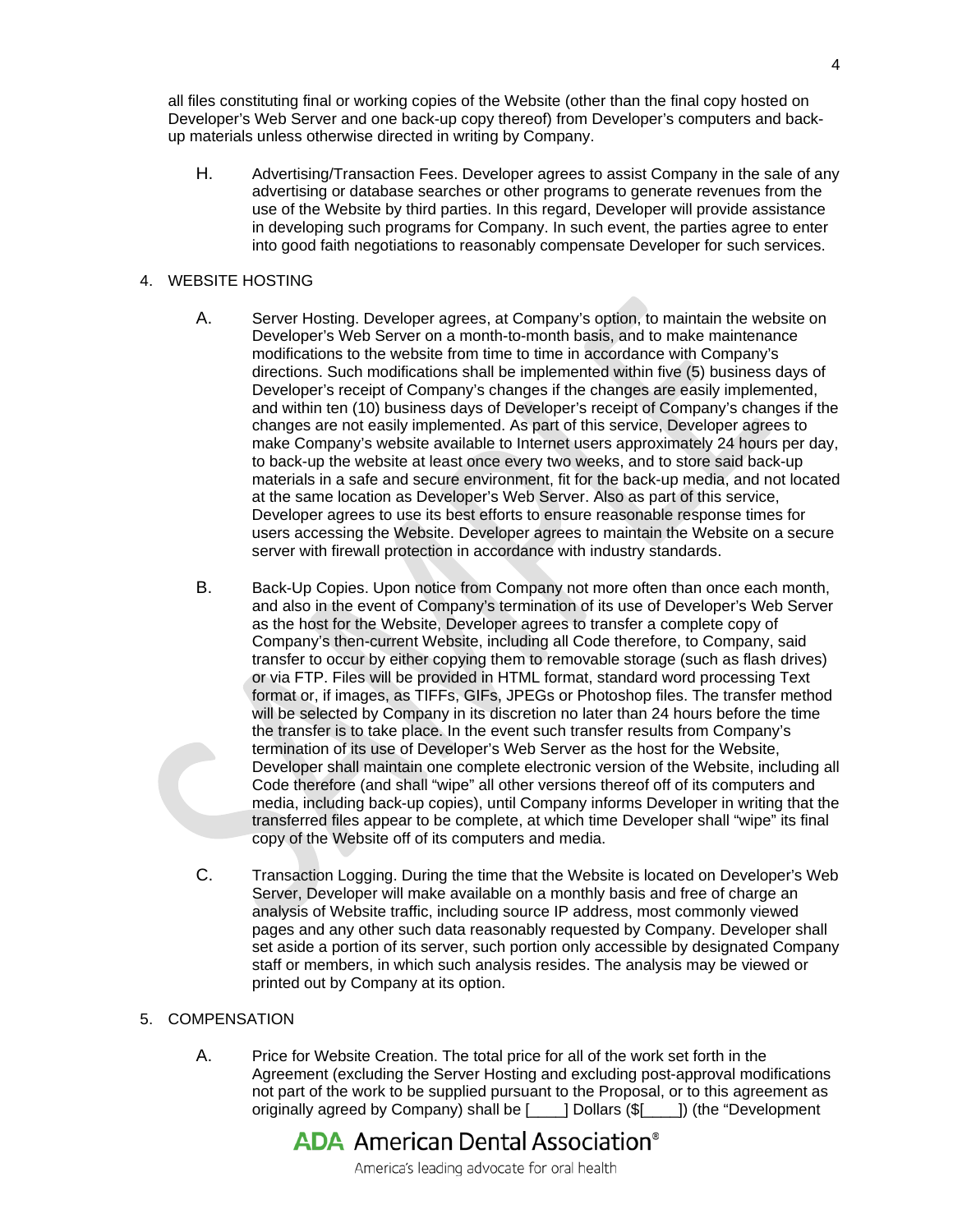Fee"). This price covers all work of whatever nature on the Website contemplated in this Agreement (excluding Server Hosting, maintenance and post-approval modifications not implemented by Company). When both parties have signed this Agreement, Company will forward to Developer an initial deposit in the amount of [1132] Dollars (\$[1322]) (the "Initial Deposit"). Company will pay the balance due to Developer in the amount of [1322] Dollars (\$[13222333) (the "Balance Due") when the Developer in the amount of [\_\_\_\_\_] Dollars (\$[\_\_\_\_\_]) (the "Balance Due") when the Website has been tested by the Company and is operational in a form reasonably acceptable to Company.

- B. Price for Website Hosting. The price for the Server Hosting shall be [\_\_\_\_\_] Dollars [1]) per month (the "Hosting Fee"). Charges for post-approval modifications to the Website or changes or additions to the material on the Website (including the database) shall be free if submitted to Developer by Company as "ready to implement" HTML pages. The cost of Server Hosting shall not increase for a period of one year from the date of Company's acceptance of its final Website. The Hosting Fee shall commence on the date the final Website is fully operational and accepted by Company and future Hosting Fees shall be due and payable on subsequent monthly anniversary dates of such operational date.
- C. Invoicing. Subject to A. and B. of this subsection 5., Developer shall invoice Company on a monthly basis for the amount of work done during the applicable month. All payments are due thirty (30) days after receipt of an undisputed properly payable invoice. If there is a dispute with regard to whether work was actually completed or whether an invoice is properly payable, the amount of the invoice in dispute shall not be due until the dispute is resolved.
- D. Expenses. The prices set forth above are inclusive of expenses. Except as expressly agreed otherwise in writing by Company, Developer shall bear all of its own expenses arising from its performance of its obligations under this Agreement, including without limitation expenses for facilities, work spaces, utilities, management, clerical and reproduction services, supplies, and the like. Company shall have no obligation to provide office space, work facilities, equipment, clerical services, programming services, or the like.
- E. Links. Developer may, with the prior express written approval of Company, provide a link on the Website to a Marketplace area designated by Developer and acceptable to Company. The purpose of the Marketplace area is to sell products or generate other online transactions.

## 6. CONFIDENTIALITY

- A. Confidential Information. "Confidential Information" means any confidential technical data, trade secret, know-how or other confidential information disclosed by either party hereunder in writing, orally, or by drawing or other form and which shall be marked by the disclosing party as "Confidential" or "Proprietary." If such information is disclosed orally, or through demonstration, in order to be deemed Confidential Information, it must be specifically designated as being of a confidential nature at the time of disclosure and reduced in writing and delivered to the receiving party within  $\begin{bmatrix} \end{bmatrix}$  ( $\begin{bmatrix} \end{bmatrix}$ ) days of such disclosure.
- B. Exclusions. Notwithstanding the foregoing, Confidential Information shall not include information which: (i) is known to the receiving party at the time of disclosure or becomes known to the receiving party without breach of this Agreement; (ii) is or becomes publicly known through no wrongful act of the receiving party or any subsidiary of the receiving party; (iii) is rightfully received from a third party without restriction on disclosure; (iv) is independently developed by the receiving party or any

# **ADA** American Dental Association<sup>®</sup>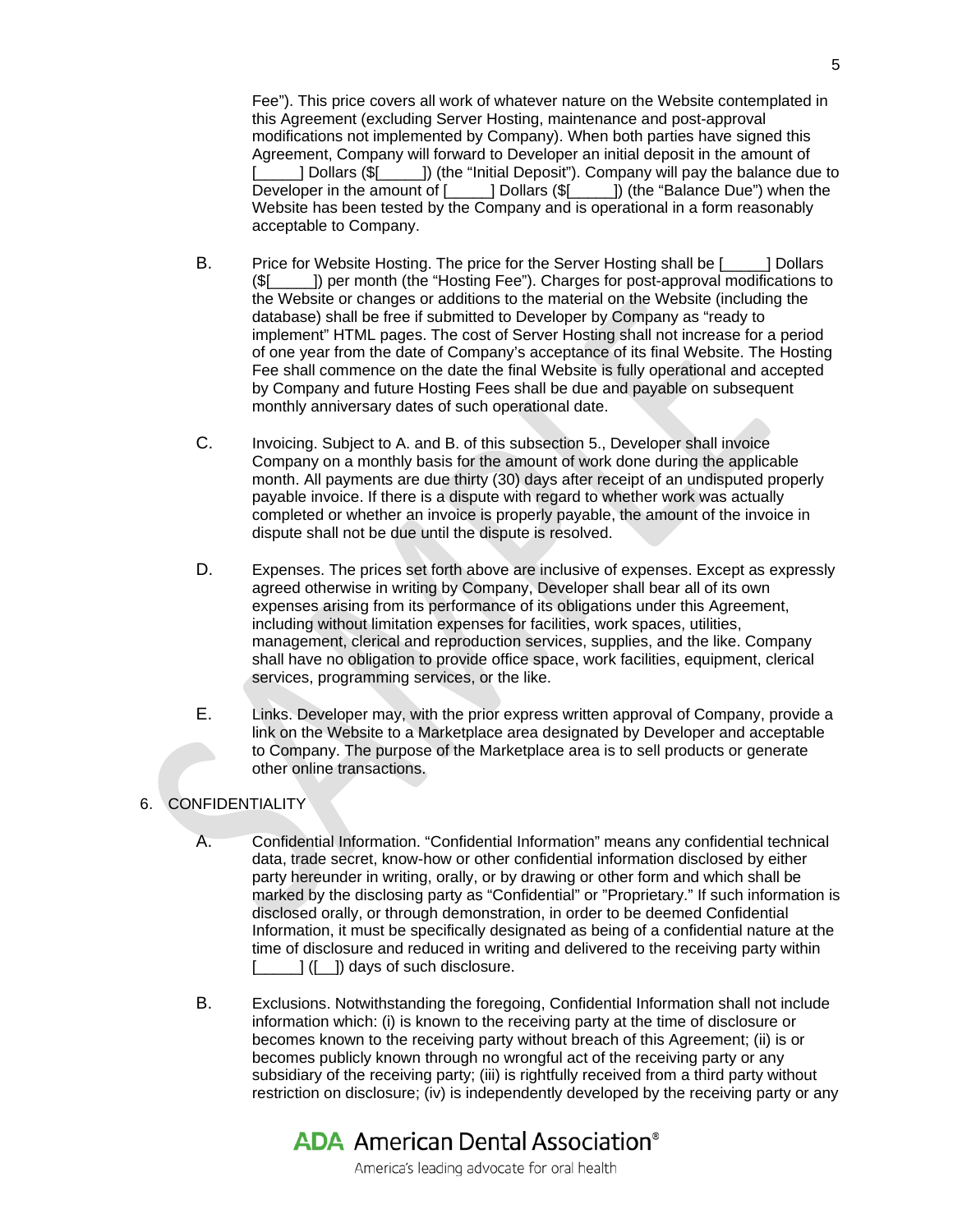of its subsidiaries; (v) is furnished to any third party by the disclosing party without restriction on its disclosure; (vi) is approved for release upon a prior written consent of the disclosing party; (vii) is disclosed pursuant to judicial order, requirement of a governmental agency or by operation of law.

- C. Nondisclosure. Developer agrees that it will not disclose any Confidential Information to any third party and will not use the Company's Confidential Information for any purpose other than for the performance of the rights and obligations hereunder without the prior written consent of the Company, which may be withheld for any reason or for no reason. Developer further agrees that Confidential Information shall remain the sole property of the Company and that it will take all reasonable precautions to prevent any unauthorized disclosure of Confidential Information by its employees. No license shall be granted by the Company to Developer with respect to Confidential Information disclosed hereunder unless otherwise expressly provided herein.
- D. No Confidential Information of Developer. It is understood and agreed that Company does not wish to receive from Developer any confidential information of Developer or of any third party. Developer represents and warrants that any information provided to Company in the course of entering into this Agreement or performing any work hereunder shall not be confidential or proprietary to Developer.
- E. Sanctioned Public Disclosure. After Company has approved its final Website, Developer may list Company as a client of Developer and may include a link to the Website on Developer's Website. Developer may not issue any press release that refers to Developer's work for Company without Company's prior written approval, which may be withheld for any reason or for no reason at all.
- F. Return of Confidential Information. Upon the request of the Company, Developer will promptly return all Confidential information furnished hereunder and all copies thereof.
- G. Remedy for Breach of Confidentiality. If Developer breaches any of its obligations with respect to confidentiality and unauthorized use of Confidential information hereunder, the Company shall be entitled to equitable relief to protect its interest therein, including but not limited to, injunctive relief, as well as money damages notwithstanding anything to the contrary contained herein.

#### 7. OWNERSHIP AND RIGHTS

- A. Ownership of Work Product by Company. Except as set forth below, all elements of all Deliverables shall be exclusively owned by Company and shall be considered as "Works Made for Hire," (as such are defined under the U.S. copyright laws) by Developer for Company. Except as set forth below, Company shall exclusively own all United States and international copyrights and all other intellectual property rights in the Deliverables. It is understood and agreed that additional materials added to the Website in the future by Developer will belong exclusively to Company unless the parties otherwise mutually agree in writing.
- B. Vesting of Rights. With the sole exception of any Preexisting Works identified in Section 7(C) below, Developer agrees to assign, and upon creation of each element of each Deliverable automatically assigns, to Company, its successors and assigns, for good and valuable consideration, the receipt and sufficiency of which is hereby acknowledged, ownership of all United States and international copyrights and all other intellectual property rights in each element of each Deliverable. This assignment is undertaken in part as a contingency against the possibility that any

# **ADA** American Dental Association<sup>®</sup>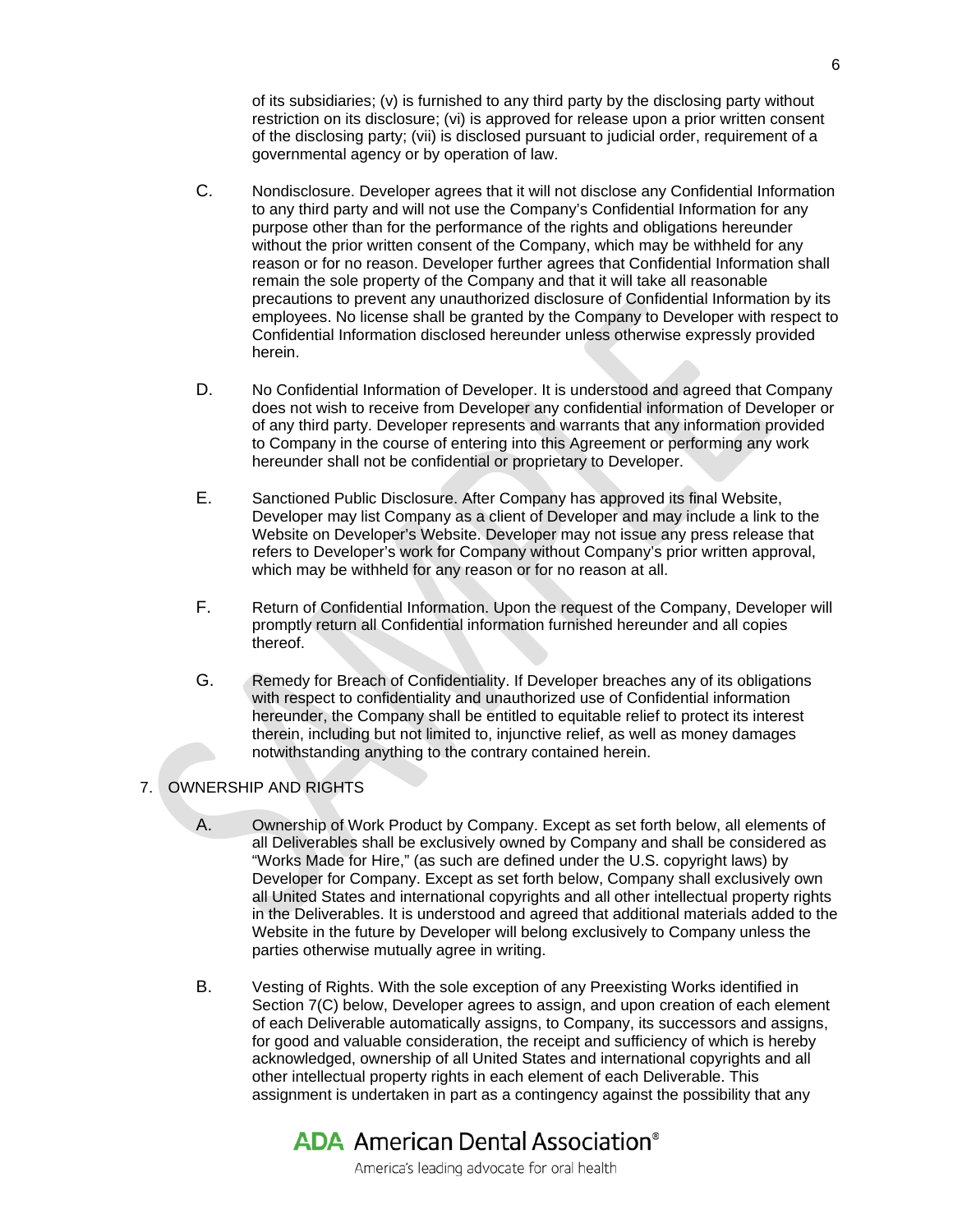such element, by operation of law, may not be considered a work made for hire by Developer for Company. From time to time, upon Company's request, Developer or its personnel shall confirm such assignments by execution and delivery of such assignments, confirmations of assignments, or other written instruments as Company may request. Company and its successors and assigns shall have the right to obtain and hold in its own name all copyright registrations and other evidence of rights that may be available for the Deliverables and any portion(s) thereof.

C. Preexisting Works. In the event that any portion of any Deliverable (including the entirety thereof) constitutes a preexisting work for which Developer cannot grant to Company the rights set forth in paragraphs 7(A) and 7(B) above, Developer shall specify below: (1) the nature of such preexisting work; (2) its owner; (3) any restrictions or royalty terms applicable to Developer's or Company's use of such preexisting work or Company's exploitation of the Deliverable as a Derivative Work thereof; and (4) the source of Developer's authority to employ the preexisting work in the preparation of the Deliverable:

[Insert listing of Preexisting works here]

The works set forth above will be referred to as "Preexisting Works." The only preexisting works that may be used in the construction of any Deliverable are the Preexisting Works specified above and any Preexisting Works that may be approved in writing by Company prior to their use.

D. Indemnification/No Infringement. In performing services under this Agreement, Developer agrees not to design, develop, or provide to Company any items that infringe one or more patents, copyrights, trademarks or other intellectual property rights (including trade secrets), privacy, or other rights of any person or entity. If Developer becomes aware of any such possible infringement in the course of performing any work hereunder, Developer shall immediately so notify Company in writing. Developer agrees to indemnify, defend, and hold Company, its officers, directors, members, employees, representatives, agents, and the like harmless for any such alleged or actual infringement and for any liability, debt, or other obligation arising out of or as a result of or relating to (a) the Agreement, (b) the performance of the Agreement, or (c) the Deliverables. This indemnification shall include reasonable attorney fees and expenses.

### 8. AGREEMENTS WITH EMPLOYEES

No individuals or entities other than Developer and Developer's employees and independent contractors shall undertake any work in connection with this Agreement. Developer shall obtain and maintain in effect written agreements with each of its employees who participate in any of Developer's work hereunder. Such agreements shall contain terms sufficient for Developer to comply with all provisions of the Agreement and to support all grants and assignments of rights and ownership hereunder. Such agreements also shall impose an obligation of confidentiality on such employees with respect to Company's confidential information. It shall be sufficient compliance with this provision of the Agreement if each such employee reads this Agreement and indicates his or her consent to abide by its terms by signing and dating this Agreement or by initialing and dating this paragraph of this Agreement. Nothing contained herein shall limit Developer's ability or right to use independent contractors provided that such independent contractors agree to be bound by the terms of this Agreement.

#### 9. REPRESENTATIONS AND WARRANTIES

Developer makes the following representations and warranties for the benefit of Company: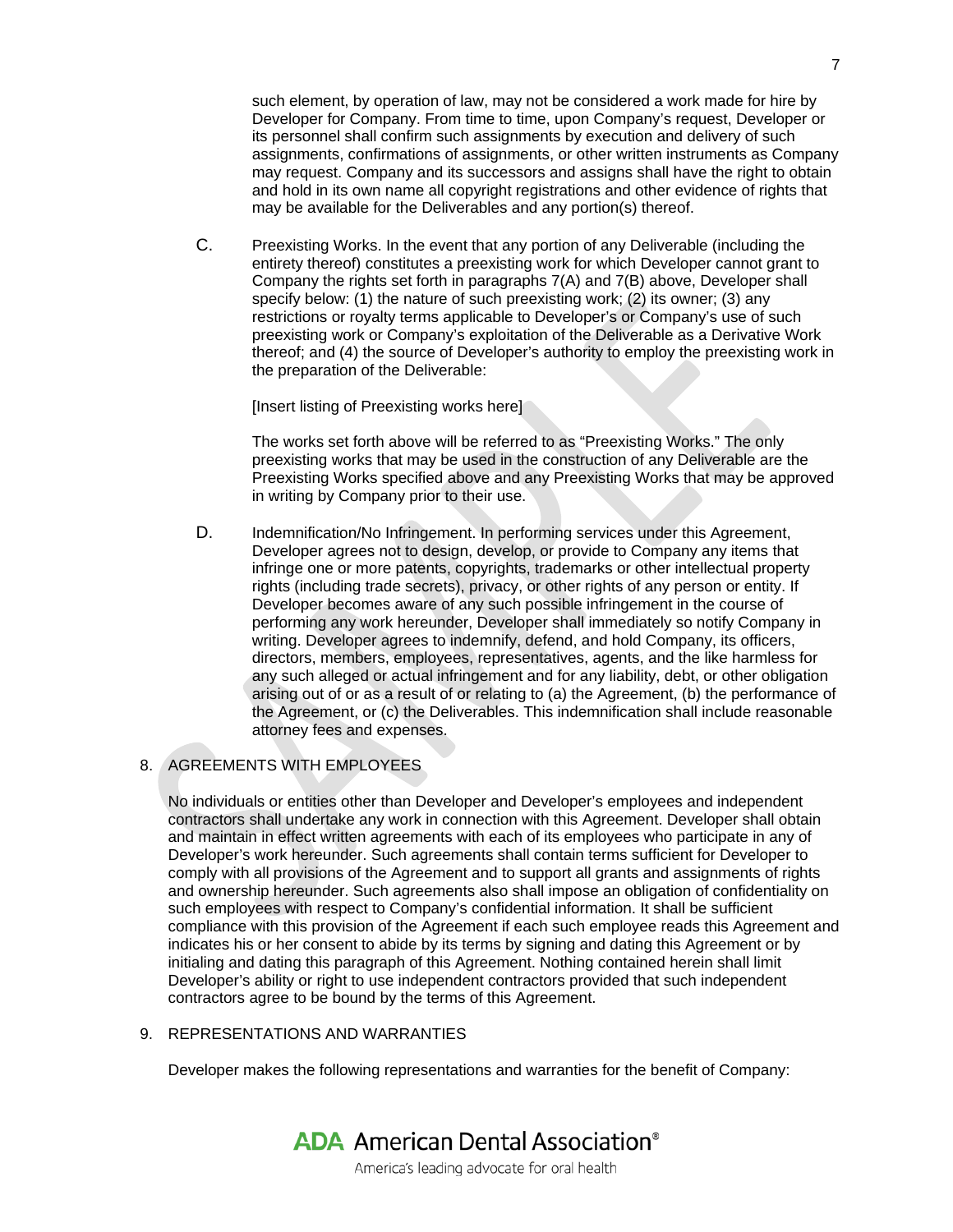- A. No Conflict. Developer represents and warrants that it is under no obligation or restriction that would in any way interfere or conflict with the work to be performed by Developer under this Agreement. Company understands that Developer is currently working on one or more similar projects for other clients. Provided that those projects do not interfere or conflict with Developer's obligations under this Agreement, those projects shall not constitute a violation of this provision of the Agreement.
- B. Ownership Rights. Developer represents and warrants that (1) it is and will be the sole author of all works employed by Developer in preparing any and all Deliverables other than Preexisting Works; (2) it has and will have full and sufficient right to assign or grant the rights or licenses granted in the Deliverables pursuant to this Agreement; (3) all Deliverables other than Preexisting Works have not been and will not be published under circumstances that would cause a loss of copyright therein; and (4) all Deliverables, including all Preexisting Works, do not and will not infringe any patents, copyrights, trademarks or other intellectual property rights (including trade secrets), privacy, or similar rights of any person or entity, nor has any claim (whether or not embodied in an action, past or present) of such infringement been threatened or asserted, nor is such a claim pending against Developer or, insofar as Developer is aware, against any entity from which Developer has obtained such rights.
- C. Conformity, Performance, and Compliance. Developer represents and warrants that (1) all Deliverables shall be prepared in a workmanlike manner and with professional diligence and skill; (2) all Deliverables will function under standard HTML conventions; (3) all Deliverables will conform to the specifications and functions set forth in this Agreement; and (4) Developer will perform all work called for by this Agreement in compliance with applicable laws. Developer will repair any Deliverable that does not meet this warranty within a reasonable period of time if the defect does not affect the usability of Company's Website, and otherwise will repair the defect within 24 hours, said repairs to be free of charge to Company. This warranty shall extend for the life of this Agreement. This warranty does not cover links that change over time, pages that become obsolete over time, content that becomes outdated over time, or other changes that do not result from any error on the part of Developer.
- D. Accessibility. Designer represents and warrants that all Deliverables will be in conformity with all applicable regulatory requirements, including but not limited to conformance with applicable provisions of the World Wide Web Consortium (W3C) Web Content Accessibility Guidelines ("WCAG") 2.0 Level AA.

# 10. FORCE MAJEURE

Neither party will be liable for, or will be considered to be in breach of or default under this Agreement on account of, any delay or failure to perform as required by this Agreement as a result of any causes or conditions that are beyond such Party's reasonable control and that such Party is unable to overcome through the exercise of commercially reasonable diligence. If any force majeure event occurs, the affected Party will give prompt written notice to the other Party and will use commercially reasonable efforts to minimize the impact of the event.

#### 11. RELATIONSHIP OF PARTIES

A. Independent Contractor. Developer, in rendering performance under this Agreement, shall be deemed an independent contractor and nothing contained herein shall constitute this arrangement to be employment, a joint venture, or a partnership. Developer shall be solely responsible for and shall hold Company harmless for any and all claims for taxes, fees, or costs, including but not limited to withholding, income tax, FICA, and worker's compensation.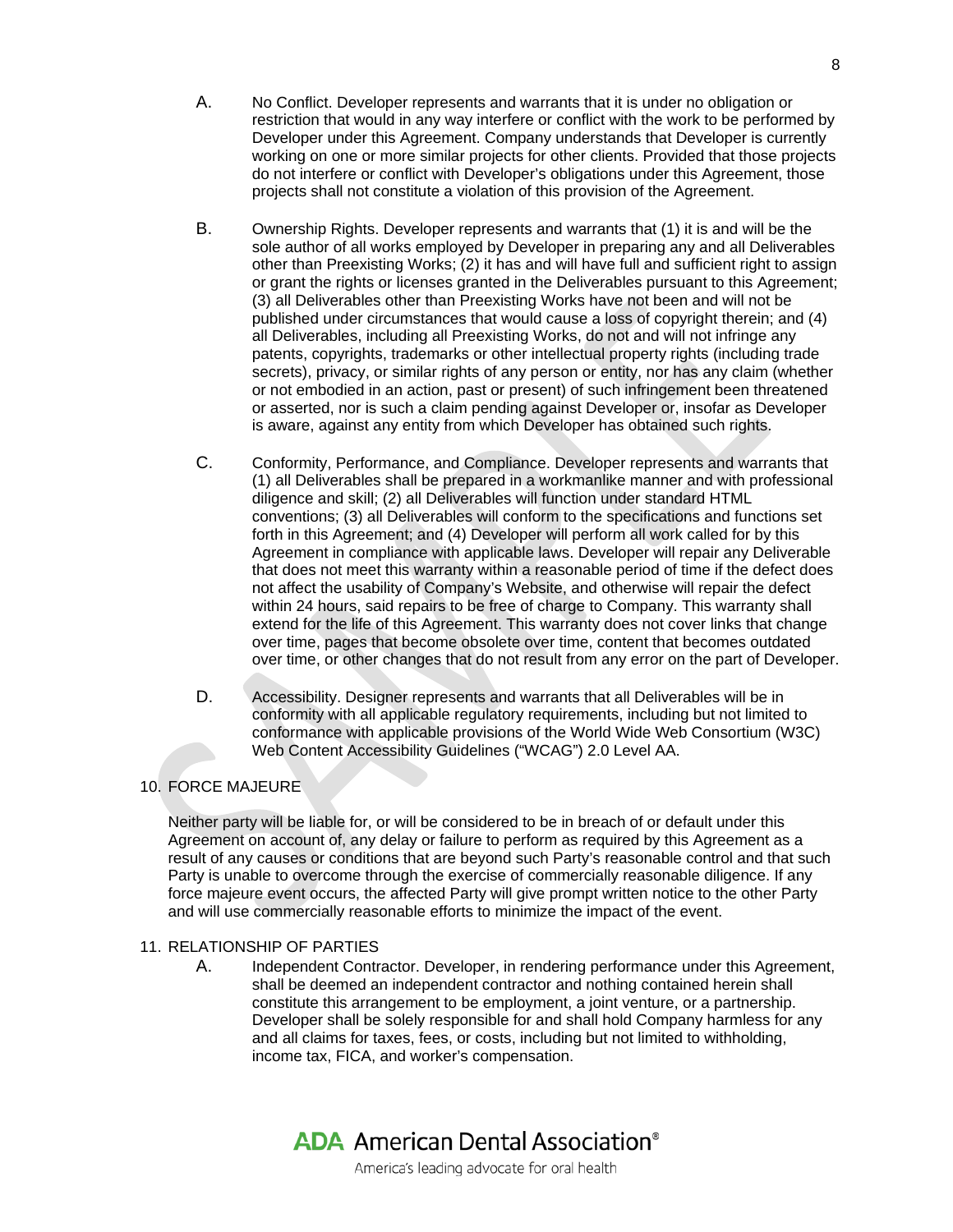B. No Agency. Company does not undertake by this Agreement or otherwise to perform any obligation of Developer, whether by regulation or contract. In no way is Developer to be construed as the agent or to be acting as the agent of Company in any respect, any other provisions of this Agreement notwithstanding.

### 12. NOTICE AND PAYMENT

- A. Notice. Any notice or other communication given by either Party in connection with this Agreement shall be in writing to the addresses at the beginning of this Agreement and sent via first class mail (postage prepaid) or overnight courier or fax (with a hardcopy sent via one of the prior two mailing methods).
- B. Either party may change the address to which notice or payment is to be sent by written notice to the other under any provision of paragraph 12(A).

#### 13. JURISDICTION/DISPUTES

 This Agreement shall be governed in accordance with the laws of the State of [State]. All disputes under this Agreement shall be resolved by litigation in the courts of the State of [State] including the federal courts therein and the Parties all consent to the jurisdiction of such courts, agree to accept service of process by mail, and hereby waive any jurisdictional or venue defenses otherwise available to it.

### 14. AGREEMENT BINDING ON SUCCESSORS

 The provisions of the Agreement shall be binding upon and shall inure to the benefit of the Parties hereto, their heirs, administrators, successors and assigns.

#### 15. ASSIGNABILITY

Neither party may assign this Agreement or the rights and obligations thereunder to any third party without the prior express written approval of the other party which shall not be unreasonably withheld.

#### 16. WAIVER

No waiver by either party of any default shall be deemed as a waiver of prior or subsequent default of the same of other provisions of this Agreement.

#### 17. SEVERABILITY

If any term, clause or provision hereof is held invalid or unenforceable by a court of competent jurisdiction, such invalidity shall not affect the validity or operation of any other term, clause or provision and such invalid term, clause or provision shall be deemed to be severed from the Agreement.

#### 18. ENTIRE AGREEMENT; COUNTERPARTS; FAX

This Agreement constitutes the entire understanding of the Parties, and revokes and supersedes all prior agreements between the Parties and is intended as a final expression of their Agreement. It shall not be modified or amended except in writing signed by the Parties hereto and specifically referring to this Agreement. This Agreement shall take precedence over any other documents which may conflict with this Agreement. This Agreement may be executed in one or more counterparts, each of which shall be deemed an original, but all of which together shall constitute one and the same instrument. The parties acknowledge and agree that faxed, emailed, or electronic signatures shall act as original signatures that bind each faxing, emailing, or electronically signing signatory to the terms and provisions of this Agreement.

# **ADA** American Dental Association<sup>®</sup>